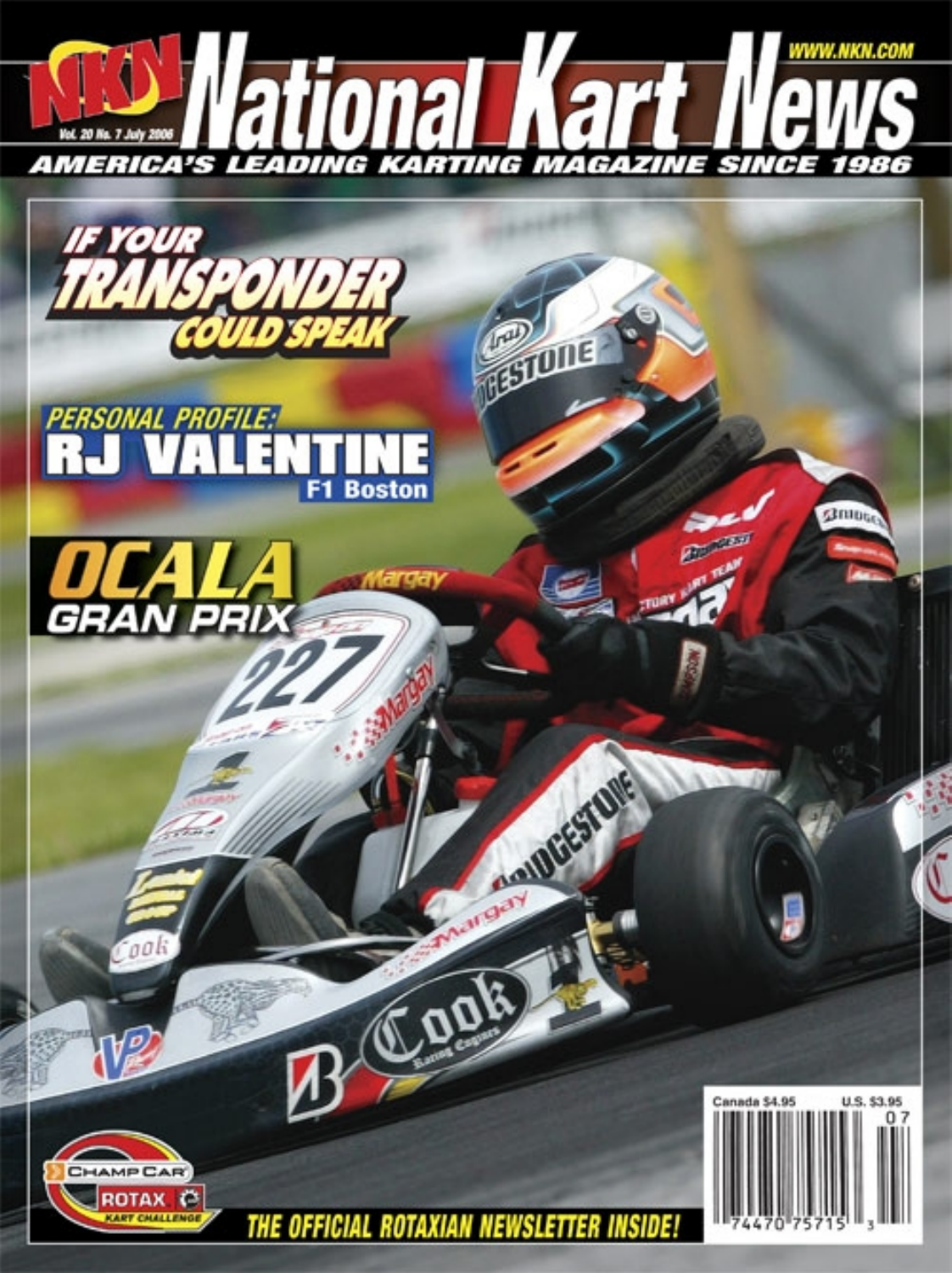

# Story & Photos By Jeff Louk From the Board Room to the Track. A Road Less Taken

W hat does the automotive aftermarket, insurance, high technology, real estate, financial services, corporate investigative services, auto racing and high performance karts have in common? They're all businesses Richard J. Valentine has excelled in prior to launching SSC East.

SSC East is the exclusive distributor of Rotax, CRG, Mogo, and GearBox product lines to the eastern United States. With over 50 dealers, partnerships with Champ Car and a handful of new tracks in development – SSC East is on the fast track.

At the core of this success is SSC East president Richard "RJ" Valentine. His keen ability to apply the experience and knowledge he's gained from an array of different industries is breathing new life into the kart racing business. RJ's mission is to bring a professional business approach to karting – it's an approach that has helped him achieve tremendous success in a wide array of businesses.

During his remarkable business career, he has done everything from nurturing start-ups to overseeing multi-million dollar enterprises by providing strategic vision, marketing innovation, operational expertise and financial acumen that have enabled these businesses to thrive and grow.

As a race car driver, he has been a major player on the competitive racing scene for over thirty years, racing everything from Porsche 911 GT3Rs, to the



current Pontiac GTO.R, and still continues to be a force on the track. This year, he drove in his 20th consecutive Rolex 24 at Daytona, placing 2nd in class.

"I believe there are remarkable parallels for success in both the racing and the corporate world," Valentine states. "To achieve something special in both areas you need the support of a great team, the drive and desire to make the most out of every opportunity and the vision, passion and drive to see it through to the finish."

## The Business Beginnings: **Entrepreneurial Engine**

Fresh out of Suffolk University, RJ founded the Massachusetts Business Association (MBA) in 1970 with the mission to serve the needs of small to medium sized businesses – from group health insurance, real estate to auto aftermarket

## The Stars Come out to Shine at F1 Boston Indoor Racing Facility

Right, Top to bottom: RJ on the podium with Dale Earnhardt Jr. and F1 Boston General Manager Karen Quast. Talking strategy and track design with Jeff Gordon. RJ 'hanging-out' with Rolling Stones Guitarist and Rock Legend Ron Wood.





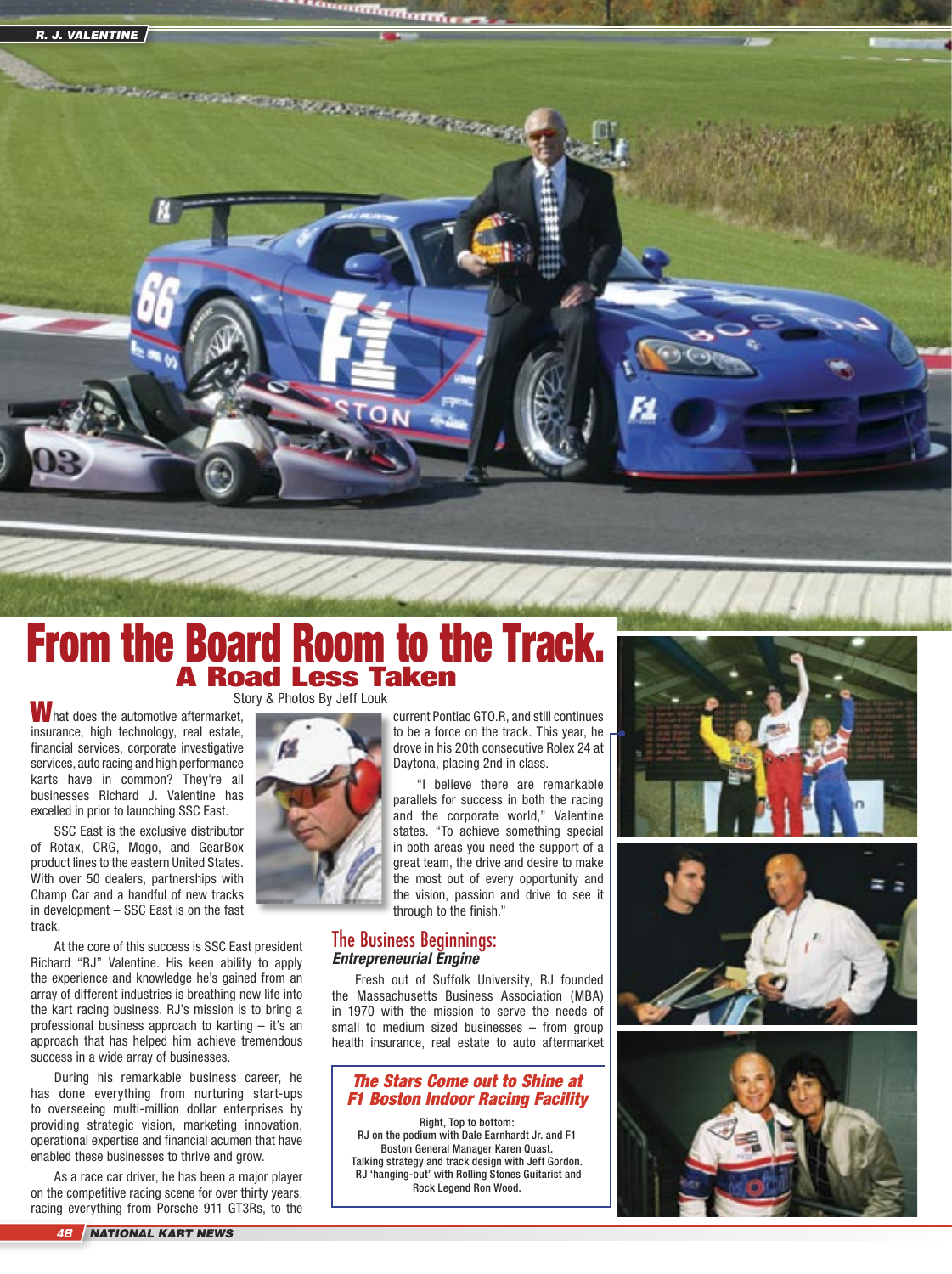

**Far Left: Mixing business and pleasure – RJ with the F1 Dodge Viper and Rotax RM1 at F1 Outdoors (2002). Above: RJ with the Team PTG F1 Air BMW M3 and F1 Air's Lear60 Jet (2005).**

services -- he saw the potential of this underserved market niche. In the 1970's, MBA began providing cost-effective health insurance to businesses. The business has thrived – today the MBA Group is the state's leading provider of employee benefits, serving more than 50,000 companies and 240,000 subscribers – and providing broker services based on proprietary technology that streamline administration and customer services.

He credits The MBA Group's success to taking innovative approaches to reach potential customers. "We used a number of marketing techniques that insurance providers just weren't doing," states Valentine. "From direct mail and database CRM techniques to building alliances with affinity groups, such as chambers of commerce, small business associations and industry-specific organizations. It gave us a strong advantage."

## Automotive Aftermarket: **Customer Service is King**

During the 1980's RJ identified another underserved market niche that had tremendous potential – the quick lube oil change business. Under the banner Lube 495, The MBA Group opened its first Jiffy Lube service center in 1984. At the time, quick-lube was an entirely new concept in New England.

The formula for success included tireless customer service, an emphasis on team work, and, of course, innovative marketing. Lube 495 developed an aggressive program of mystery shoppers, customer surveys and other performance evaluators to help keep the Jiffy Lube teams sharp. The results were outstanding. For example in 1991, one of Lube 495's stores went the entire year without a single customer complaint. That same year, the entire chain  $-20$  locations at the time—posted an impressive stat: only .004% of customers lodged a complaint, one of the lowest claim figures in the nation.

Teamwork was another hallmark. "The entire management team was involved in marketing program – working closely with our in-house advertising agency to develop a synergy that led to marketing innovations in the auto aftermarket industry," he stated. RJ also leveraged his



potential, employ breakthrough marketing techniques and outwork the competition.

professional racing career as a powerful marketing and promotional tool for Jiffy Lube. He personally tested the products under racing conditions, entertained fleet customers, sponsors and employees at races and crafted a dual racing sponsorship/supplier relationship with Pennzoil.

Successful? The numbers don't lie. Within 5 years of inception, Lube 495 was the largest and fastest growing Jiffy Lube developer in the country. When he sold the operation to Pennzoil in 1993, it had grown to a \$35 million chain of 30 stories, including the #1 grossing Jiffy Lube in the world and six of the top 10 grossing Jiffy Lube service centers in America.

## Health Insurance Administration: **The Power of Senior Management**

In 1984, RJ built upon The MBA Group's success in healthcare insurance by starting United Plans, a third-party administrator of health insurance plans. At the time there was a tremendous need for a solution to an industry-wide problem of ineffective management and procedures that depressed growth and slowed profit potential. Tapping its seasoned team of senior management, United Plans implemented proprietary technologies and aggressive marketing programs that allowed the company to realize growth that had never been achieved in the industry.

Another success: When United Plans was sold in 1991 to Plan Services, Inc., a subsidiary of Dunn

& Bradstreet, it was a leader in the field, serving 17,000 companies in nine states.

### Investigative Services: **Tapping Technology**

Born out of The MBA Group's own need to fill a critical information gap, in 1987 RJ's team formed LCF, a professional investigations firm specializing in finding the facts that are essential to successful legal, corporate and financial decisions.

In an era that preceded wide use of the Internet, LCF utilized leading-edge computer research tools, complimented by traditional investigative techniques. The company grew to serve Fortune 100 companies and also provided services to an array of international clients. When LCF was sold in 2001 to a multinational security firm, it had evolved into one of the market leaders in an industry it had helped create.

#### **Software Solutions to Optimize Bottom Line Success**

When RJ was looking for a software tool that would help better manage its' portfolio of businesses, it found a company with a unique approach to software. Arrayworks was developing powerful new business-management software –impressed with this innovation in software process, The MBA Group partnered in the development effort.

ArrayWorks' client list includes Insurance and Financial Service leaders Savings Bank Life Insurance Company (SBLI) and Lenox Advisers, not to mention The MBA Group and many of its affiliated companies.

## Shifting Gears Into Kart Racing

In 2000, RJ most closely aligned his instinct and racing experience with the opening of F1 Boston, a 106,000 square foot conference and entertainment facility build around two European-style indoor kart racetracks.

F1 Boston provides a wide array of race-themed programming for events including off-site meetings, dinners, sales/staff meetings, tradeshows, incentive events, social events, rewards programs, summer outings, team building, recruiting, and holiday events. It employs a total participatory approach utilizes the parallel tenets of both racing and business – leadership, teamwork, attention to detail, competition, and focus.

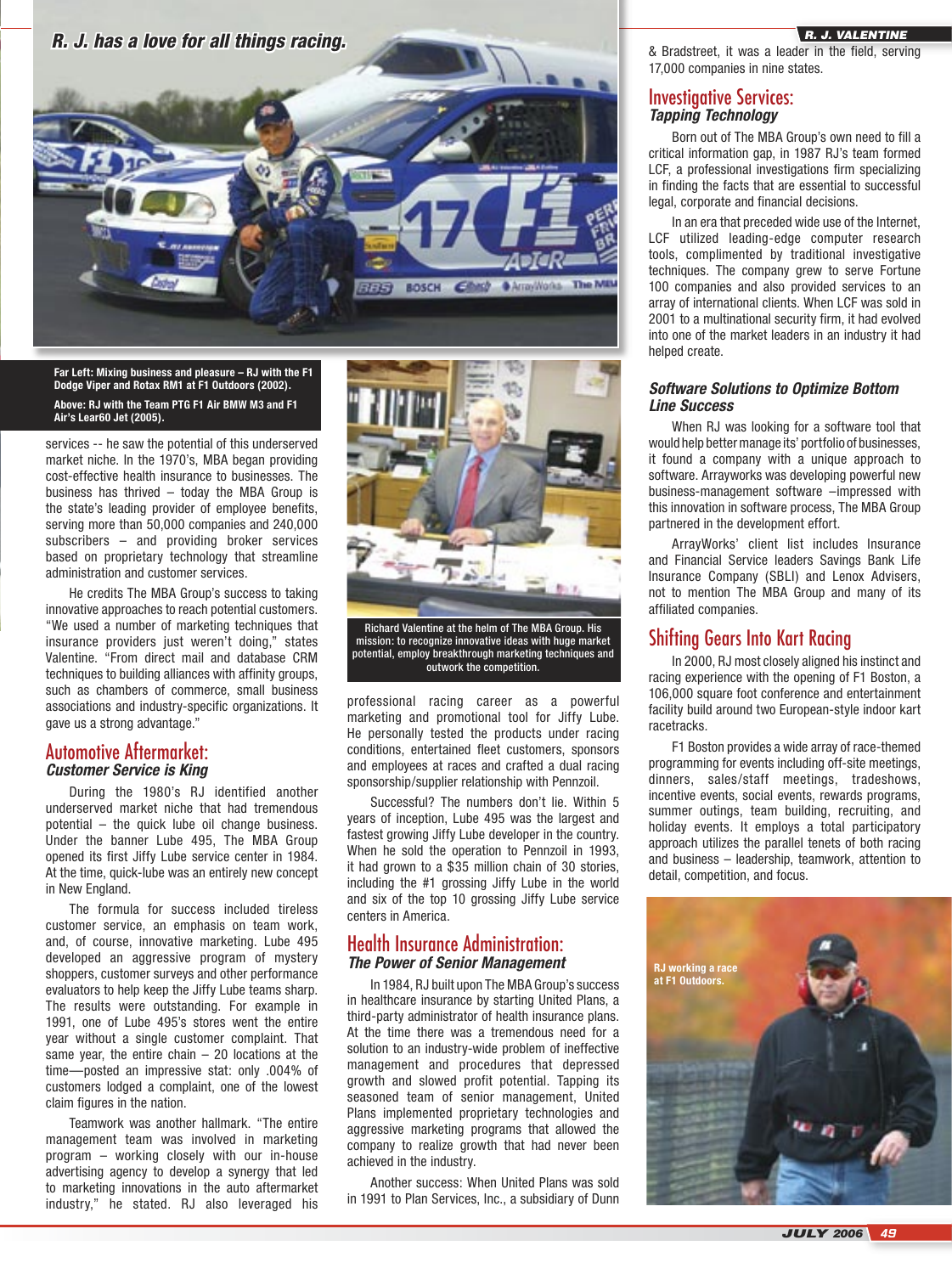#### R.J. VALENTINE

2003 started an impressive string on success for RJ on the track, he finished on the podium in 4 of 6 races in Grand-Am. At the "Sahlen's Six Hours of the Glen," at Watkins Glen, NY he took 3rd in the DP class.

Right: RJ celebrating another podium finish with teammates Darius Grala, Ferrari Challenge Champion (left) and Formula Mazda Champion, Guy Cosmo (right).

Below: RJ and the team with the Team Cegwa Sport's 4.35-liter Toyota V8 engine-powered silver and blue FABCAR sponsored by OzEXE, F1 Boston and Goodyear.Cegwa



straight-aways that permit racers to reach maximum performance - all in a beautifully landscaped setting.

"F1 Outdoors provides an ideal venue for business executives seeking a recreational activity for networking and entertaining business associates and clients. It offers guests the opportunity to drive and race, enabling them to enjoy a truly memorable experience," states Valentine. "Kart racing at F1 Outdoors is exciting – it promotes team building and provides a competitive atmosphere and a sense

of achievement, and only takes a few hours – start to finish."

F1 Outdoors is hosting three Champ Car Rotax Kart Challenge races in 2006. F1 is also developing a track on Long Island, New York and another in Charlotte, North Carolina is in the planning stage.

## From Wheels to Wings

In 2004, Valentine created F1 Air, a private aircraft charter firm with offices in Braintree and New Jersey, in conjunction with Jet Aviation and New World Jet. F1 Air, with a senior management team that has a combined total of more than 100 years experience, is committed to raising the bar in private jet aircraft travel.

Always on the look out for innovative products or services to align with, RJ has been involved as an investor and board member in a wide array of highly successful companies, including LoJack Stolen Vehicle Recovery Systems and Mosquito Magnet Biting Insect Traps.

## SSC East

RJ's latest venture in the world of kart racing is the formation of SSC East, the importer and distributor of karts, engines, kart racing supplies and race organization for the

Eastern United States. SSC East is exclusively focused on kart racing, dedicated to importing, selling, servicing and supporting the world's leading manufacturers, including Rotax, CRG, Zanardi, MoGo and GearBox product lines, to both kart dealers and racers. SSC East is affiliated with Palm Springs, California-based SSC Racing the country's premier kart distributor and dealership network.



RJ believes the key to explosive growth in karting is attracting a whole new audience to kart racing – speed junkies who buy sports cars, snow mobiles, jet skis, speed boats. With Rotax and CRG products, racers don't have to be mechanics constantly working and making adjustments to their karts. This helps open karting up to a whole new base of people – 30 and 40 something's who have time and money and are looking for excitement.

"Customer service is going to be critical to expanding the kart racing business. Until now, many in the kart business thought our customers want to go racing, and many do. However, many just want to have fun," he states. "They don't fit the traditional karter profile. We need to recognize the market for people who're looking for fun and make sure that kart racing gives them what they need – top notch service, amenities and above all, professionalism."

SSC East's mission is to support and grow the region's kart dealer network, providing the finest lines of karts, chassis, engines, equipment and apparel. SSC



RJ with fellow teammates and Grand Am competitors, Jan Magnussen and Kelly Collins at the Rolex 24 Hours at Daytona, 2005.



F1 Boston offers a variety of meeting amenities, including eight separate meeting rooms, exhibition/banquet room, state-of-the-art AV communications systems, event planning assistance, motivation and sales training programs. Full catering and menu planning services are available, with service capabilities for parties from 10 to 1,200, offering a selection of casual to gourmet fare.

F1 Boston was followed by the construction of F1 Outdoors in East Bridgewater, Massachusetts, which offers competitive kart racing on a 1.5-mile track. F1 Outdoors is the model for kart facilities of the future: Planned luxury clubhouse, high-end amenities, as well as the full-service kart racing facility featuring a Grand Prix style race track with 7 configurations, kart storage and maintenance for owners. The track features hairpin turns, banked turns and